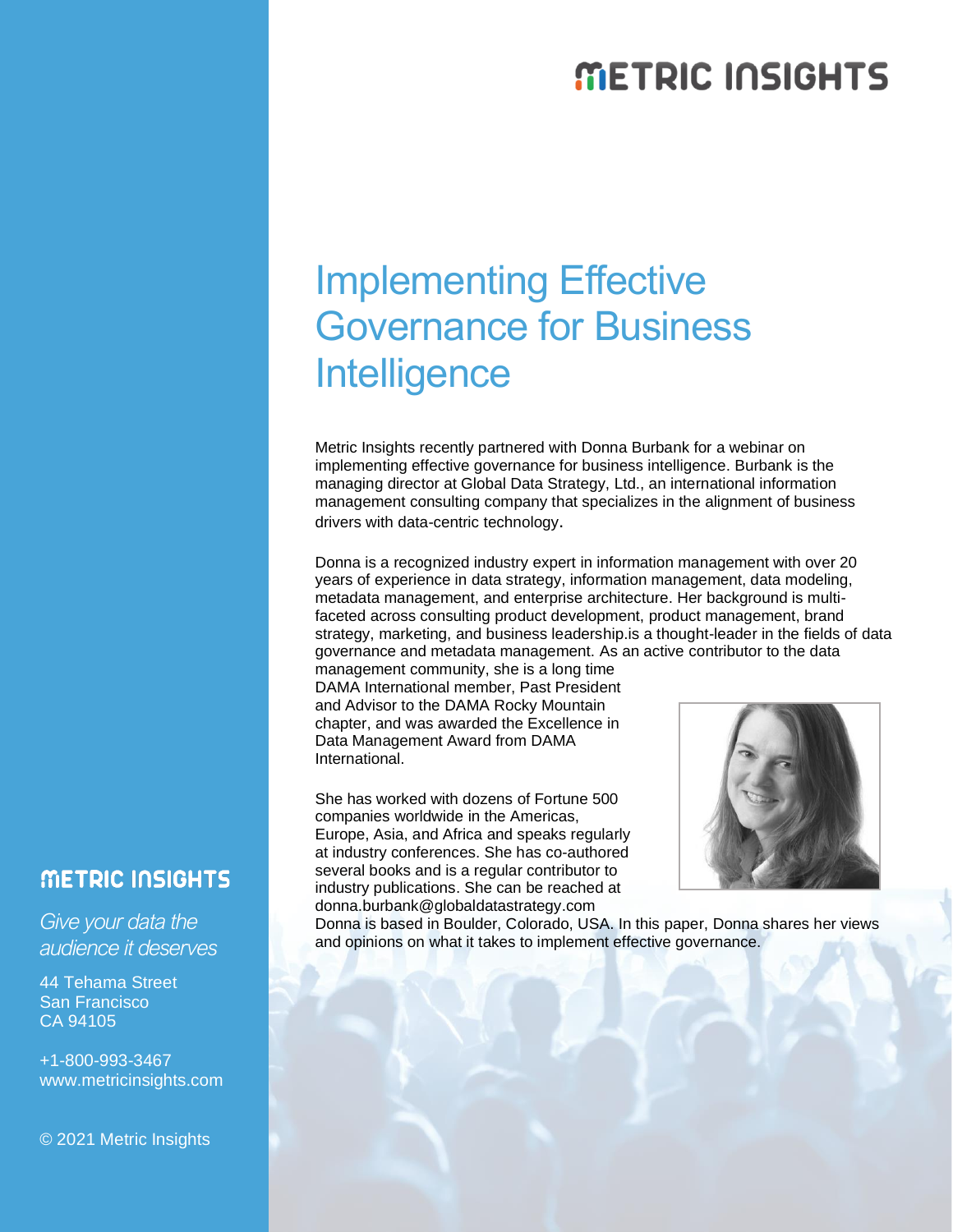In today's increasingly digital economy, data is a strategic differentiator with over 70% of organizations listing data as one of their most important strategic assets<sup>1</sup>. More and more organizations across all industries are striving to become "data-driven", using data to inform decisionmaking. A key tool for the data-driven organization is the business intelligence (BI) dashboard, used by approximately 80% of organizations in the market<sup>1</sup>. Similar to a dashboard in a car that provides the driver with easily consumable visual indicators such as a speedometer, fuel gauge, etc. a BI dashboard provides information to help drive the organization, such as sales metrics, customer satisfaction ratings, and more. Imagine, however, if your vehicle's dashboard indicators were incorrect and that, for example, you stopped to fill up your empty gas tank only to find that it was already full. By the same token, incorrect metrics on an executive dashboard can lead to incorrect business decisions with potentially disastrous results. Imagine a BI dashboard indicating that sales were increasing in a region when they were actually falling! This is where BI governance comes into play – to establish processes, tools, and roles across the organization to ensure the accuracy of and confidence in the measures shown on critical business dashboards.

According to the Data Management Body of Knowledge (DAMA DMBOK<sup>2</sup>), data governance is defined as "The exercise of authority, control and shared decision-making (planning, monitoring and enforcement) over the management of data assets." To ensure that the numbers driving

"Approx. 80% of organizations use BI Dashboards to drive strategic decisionmaking."

organizational decisions are correct, authority and control are needed to validate the calculations of these numbers and ensure that trusted data sets are used to source the data (data lineage). Due in large part to the importance of trusted metrics on BI dashboards, nearly 80% of organizations have a data governance program in place or have plans in place to begin one<sup>1</sup>. While rules, authority and control are critical to effective data governance, the other aspect of the DAMA definition lists "shared decision-making" as an equally important part of data governance, which often requires a more

collaborative approach.

Take for example a definition of a common metric such as "total sales by region". While on the surface, the definition may seem obvious, various departments might calculate this metric differently. In one department, total sales might include wholesale sales, while another might exclude wholesale revenue from the calculation. The definition of "region" might differ as well – with one department using geographic regions and another using internally-defined sales regions. The list goes on. A published Glossary of definitions for common BI calculations is critical to aligning team members so that everyone has the same understanding of how key metrics are defined and calculating. While publishing common definitions is important, arriving at commonly-agreed definitions can often be challenging, as different team members can often be passionately opposed in their opinions. Effective data governance requires a combination of people, process and technology – centered around a common organizational vision and goals, as shown in Figure 1.

<sup>1</sup> based on research from a 2020 DATAVERSITY survey on "Trends in Data Management" by Donna Burbank and Michelle Knight <sup>2</sup> Data Management Body of Knowledge, 2017, Technics Publications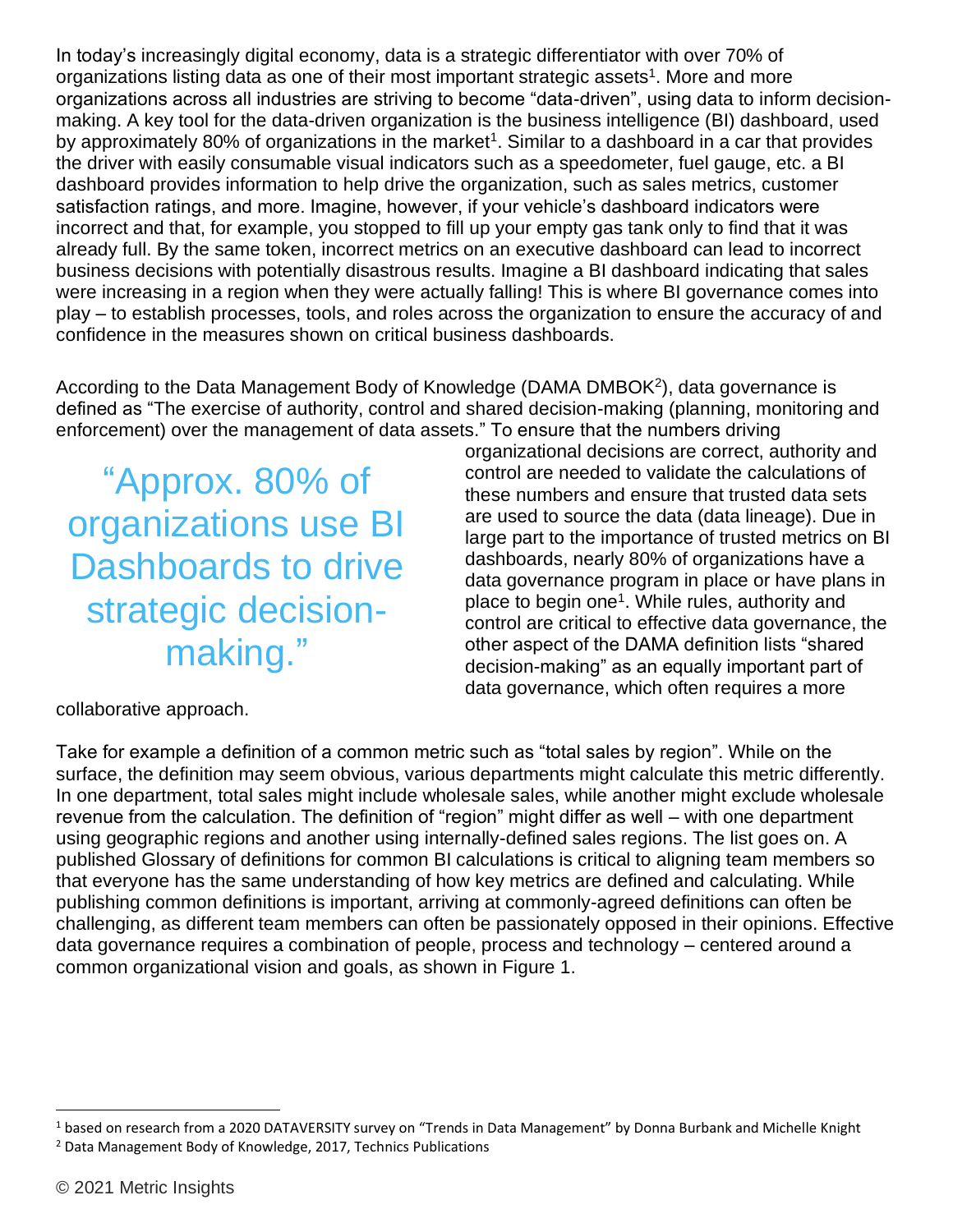

*Figure 1 Effective Data Governance requires both Human-centric and Technology-centric components*

*Effective data governance requires a combination of people, process and technology – centered around a common organizational vision and goals*

The process of arriving at consensus for a given definition can take many forms, depending in large part on both the organizational style and culture as well as the type of data being managed. A key distinguishing factor in the management of definitions and calculations is whether to take a strongly governed and vetted approach, or a more loose, collaborative approach. A strongly governed approach is often driven by a data governance lead or committee, where a formal process of review and publication is needed to finalize any published metric. This type of approach is effective for the following types of information, and also works well in a structured organizational environment:

- **Enterprise reporting:** where key metrics are reported enterprise-wide and/or to the public, for example financial reports, annual reports, etc.
- **Master and Reference data:** where key data areas are used across the organization and must be standardized into a canonical, trusted format.

A more collaborative approach works well in organizations that have a more federated approach to management, and works well for the following types of data:

**Exploratory and Self-Service reporting:** where teams collaborate and share ideas, often with many iterations back-and-forth before a common definition is agreed upon in an organic way.

A helpful way of thinking of these two disparate approaches is the Encyclopedia vs. Wikipedia approach. In the Encyclopedia approach, data is closely curated and vetted by a subject of approved individuals before publication to a wider audience. The Wikipedia approach uses crowdsourcing to leverage the collective knowledge the organization through opening editing and rapid iteration to achieve a common definition. Both approaches have their place if applied to the right type of data in the right organizational setting.

In getting started with data governance, it is important to define an actionable roadmap that provides some "quick wins" that align with business value so that stakeholders can easily see the benefit of governance efforts. For example, rather than "boiling the ocean" and defining all organizational metrics in a Glossary, it can be more effective to start by focusing on key metrics supporting an important business initiative, such as a product launch, a marketing campaign, or a regulatory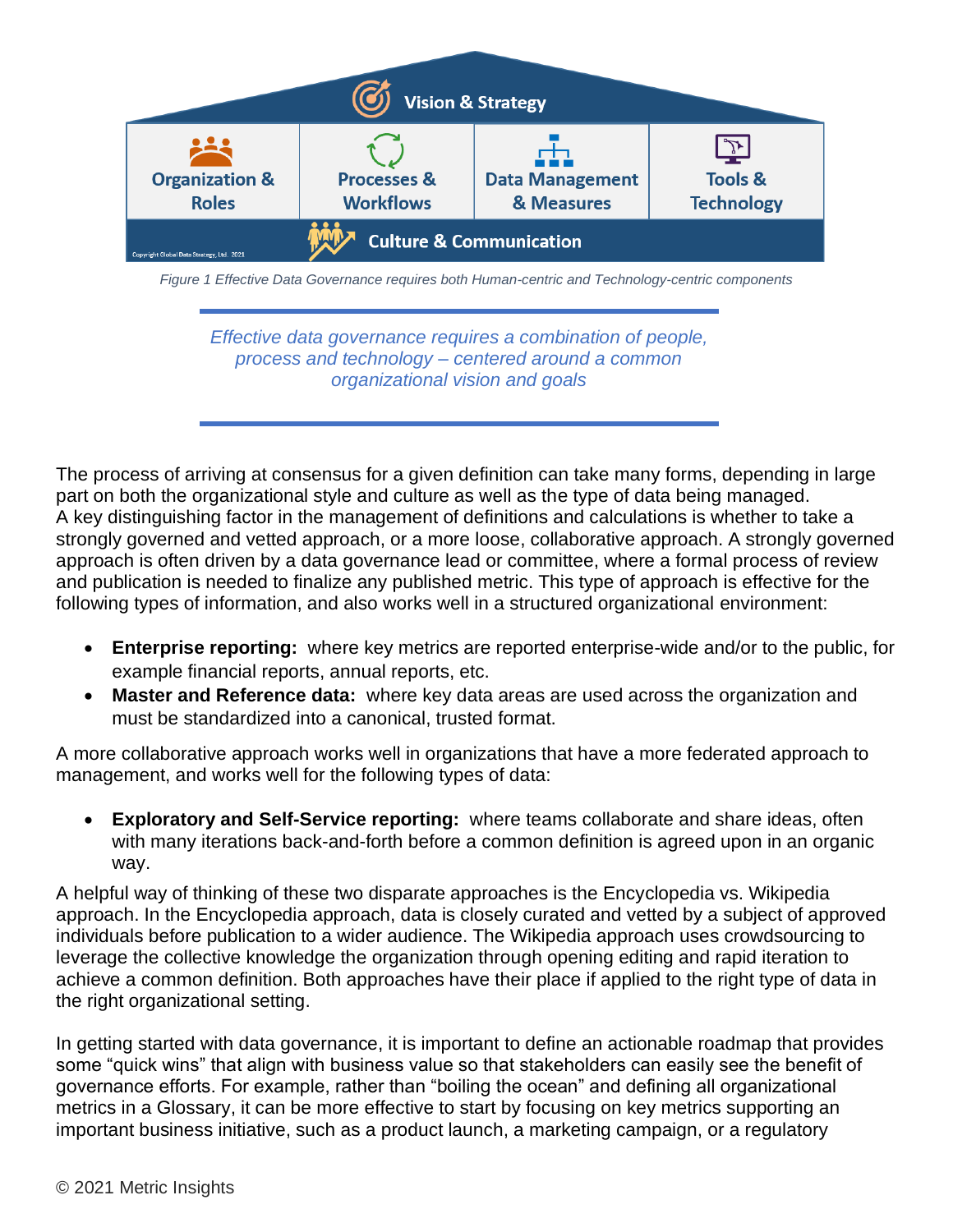compliance initiative. By aligning with business goals, key stakeholders can not only see immediate value, but also better understand their role in governing BI reports, i.e., the role of a data steward. Having defined data stewardship for key metrics helps establish long-term viability and quality, as business stakeholders take ownership and accountability for the accuracy of figures displayed on dashboards.

Successful businesses rely on quality data to drive their strategic decision making, and quality data requires strong data governance. Success of any data governance initiative requires strong-buy in and action from business stakeholders. To this end, it is important to understand the unique culture of your organization and align data governance efforts accordingly. For example, is a more collaborative approach to decision-making appropriate, or is a more hierarchical, "top-down" approach more effective? Whichever approach is taken, it is important to align rollout of data governance to strategic business initiatives so that all stakeholders can immediately see value from the decisions and standards created for business intelligence reporting. Once business and data are aligned through effective data governance, organizations can truly benefit from data-driven decision making and the strategic benefits that a data-driven approach can provide.